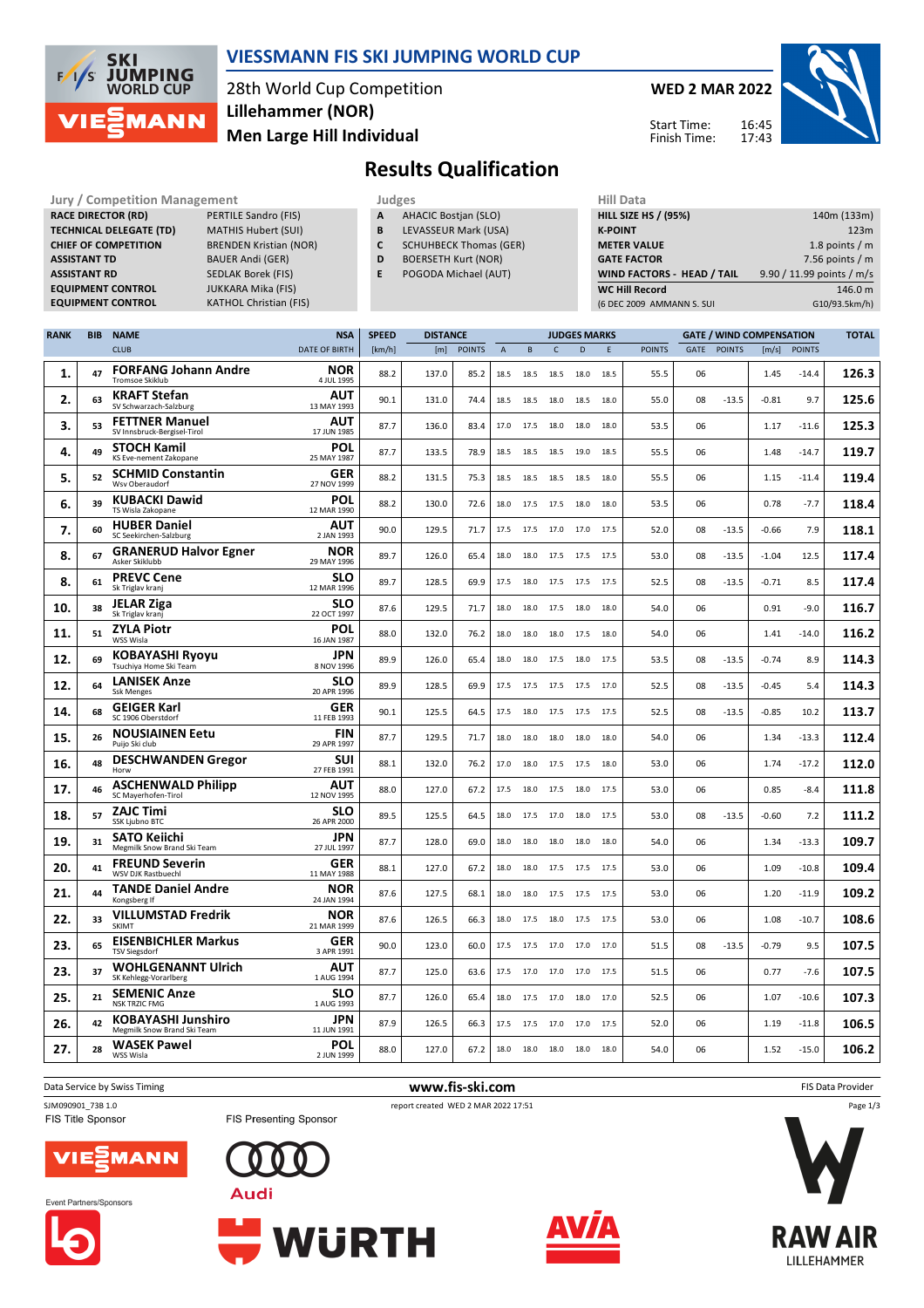

#### **VIESSMANN FIS SKI JUMPING WORLD CUP**

28th World Cup Competition **Men Large Hill Individual Lillehammer (NOR)**

**WED 2 MAR 2022**

Start Time: Finish Time:



# **Results Qualification**

| <b>RANK</b>          | BIB          | <b>NAME</b>                                                   | <b>NSA</b>                | <b>SPEED</b> | <b>DISTANCE</b> |               |             | <b>JUDGES MARKS</b>          |              |                |      |               | <b>GATE / WIND COMPENSATION</b> |               |         |               | <b>TOTAL</b> |
|----------------------|--------------|---------------------------------------------------------------|---------------------------|--------------|-----------------|---------------|-------------|------------------------------|--------------|----------------|------|---------------|---------------------------------|---------------|---------|---------------|--------------|
|                      |              | <b>CLUB</b>                                                   | <b>DATE OF BIRTH</b>      | [km/h]       | [m]             | <b>POINTS</b> | $\mathsf A$ | B                            | $\mathsf{C}$ | D              | E    | <b>POINTS</b> | GATE                            | <b>POINTS</b> | [m/s]   | <b>POINTS</b> |              |
| 28.                  | 24           | <b>BRESADOLA Giovanni</b><br>C.S. ESERCITO                    | ITA<br>17 FEB 2001        | 87.7         | 127.0           | 67.2          | 17.5        | 17.5                         | 17.0         | 17.0           | 17.5 | 52.0          | 06                              |               | 1.34    | $-13.3$       | 105.9        |
| 29.                  | 30           | <b>KYTOSAHO Niko</b><br>Paimion urheilijat                    | <b>FIN</b><br>18 DEC 1999 | 87.5         | 126.0           | 65.4          | 18.0        | 17.5                         | 17.5         | 17.5           | 17.5 | 52.5          | 06                              |               | 1.39    | $-13.8$       | 104.1        |
| 30.                  | 62           | <b>HOERL Jan</b><br>SC Bischofshofen                          | AUT<br>16 OCT 1998        | 89.5         | 121.0           | 56.4          | 17.5        | 17.5                         | 17.0         | 16.5           | 17.0 | 51.5          | 08                              | $-13.5$       | $-0.80$ | 9.6           | 104.0        |
| 31.                  | 35           | <b>AMMANN Simon</b><br>SSC Toggenburg                         | <b>SUI</b><br>25 JUN 1981 | 87.7         | 127.0           | 67.2          | 16.5        | 16.0                         | 16.0         | 15.5           | 16.5 | 48.5          | 06                              |               | 1.29    | -12.8         | 102.9        |
| 32.                  | 58           | <b>JOHANSSON Robert</b><br>Soere Aal IL                       | NOR<br>23 MAR 1990        | 90.1         | 120.0           | 54.6          | 17.0        | 17.5                         |              | 17.0 17.5 17.0 |      | 51.5          | 08                              | $-13.5$       | $-0.74$ | 8.9           | 101.5        |
| 32.                  | 55           | <b>KOS Lovro</b><br>SSK Ilirija                               | <b>SLO</b><br>23 JUL 1999 | 87.9         | 121.0           | 56.4          | 16.5        | 17.0                         | 16.5         | 15.5           | 16.5 | 49.5          | 06                              |               | 0.44    | $-4.4$        | 101.5        |
| 34.                  | 45           | <b>NAKAMURA Naoki</b><br>Tokai University Sapporo Ski Club    | JPN<br>19 SEP 1996        | 87.5         | 124.5           | 62.7          | 17.0        | 17.0                         | 16.5         | 16.5           | 16.5 | 50.0          | 06                              |               | 1.21    | -12.0         | 100.7        |
| 35.                  | 36           | <b>ITO Daiki</b><br>Megmilk Snow Brand Ski Team               | JPN<br>27 DEC 1985        | 88.0         | 124.0           | 61.8          | 17.5        | 17.0                         | 16.5         | 16.0           | 17.0 | 50.5          | 06                              |               | 1.23    | $-12.2$       | 100.1        |
| 36.                  | 25           | <b>BOYD-CLOWES Mackenzie</b><br>Altius Nordic Ski Club        | <b>CAN</b><br>13 JUL 1991 | 88.2         | 122.5           | 59.1          | 17.5        | 17.0 17.0 17.5 17.0          |              |                |      | 51.5          | 06                              |               | 1.12    | $-11.1$       | 99.5         |
| 37.                  | 56           | <b>SATO Yukiya</b><br>Megmilk Snow Brand Ski Team             | <b>JPN</b><br>19 JUN 1995 | 89.4         | 118.5           | 51.9          | 17.0        | 17.0                         | 17.0 17.0    |                | 17.0 | 51.0          | 08                              | $-13.5$       | $-0.80$ | 9.6           | 99.0         |
| 38.                  | 66           | <b>LINDVIK Marius</b><br>Raelingen Skiklubb                   | <b>NOR</b><br>27 JUN 1998 | 89.5         | 119.0           | 52.8          | 18.0        | 17.5                         | 17.0         | 17.0           | 17.0 | 51.5          | 08                              | $-13.5$       | $-0.66$ | 7.9           | 98.7         |
| 39.                  | 16           | <b>INSAM Alex</b><br>GRUPPO SPORTIVO FIAMME ORO               | ITA<br>19 DEC 1997        | 87.7         | 123.0           | 60.0          | 17.5        | 17.5                         | 17.0         | 17.0           | 17.0 | 51.5          | 06                              |               | 1.39    | $-13.8$       | 97.7         |
| 40.                  | 29           | <b>AALTO Antti</b><br>Kiteen Urheilijat                       | <b>FIN</b><br>2 APR 1995  | 87.7         | 122.0           | 58.2          | 17.5        | 17.5                         | 17.0         | 17.0           | 17.0 | 51.5          | 06                              |               | 1.24    | -12.3         | 97.4         |
| 41.                  | 40           | <b>AIGNER Clemens</b><br>SV Innsbruck-Bergisel-Tirol          | AUT<br>2 FEB 1993         | 87.8         | 121.0           | 56.4          | 17.5        | 17.0 17.0 17.0               |              |                | 17.0 | 51.0          | 06                              |               | 1.03    | -10.2         | 97.2         |
| 42.                  | 9            | <b>JUROSZEK Kacper</b><br>Wss Wisla                           | POL<br>5 JUN 2001         | 88.3         | 122.0           | 58.2          | 17.5        | 17.0                         | 17.0 17.0    |                | 17.0 | 51.0          | 06                              |               | 1.22    | $-12.1$       | 97.1         |
| 43.                  | 32           | <b>PEDERSEN Robin</b><br>Stalkameratene II                    | NOR<br>31 AUG 1996        | 88.0         | 120.5           | 55.5          | 17.5        | 17.0                         | 17.5         | 17.0           | 17.0 | 51.5          | 06                              |               | 1.02    | $-10.1$       | 96.9         |
| 43.                  | 6            | <b>HAARE Anders</b><br>Vikersund IF                           | NOR<br>7 DEC 1999         | 88.0         | 122.0           | 58.2          | 17.5        | 17.0                         | 17.0         | 17.0           | 17.0 | 51.0          | 06                              |               | 1.24    | -12.3         | 96.9         |
| 45.                  | 59           | <b>PEIER Killian</b><br>Vallee du Joux                        | <b>SUI</b><br>28 MAR 1995 | 89.8         | 116.0           | 47.4          | 17.0        | 17.0                         | 16.5         | 16.5           | 16.5 | 50.0          | 08                              | $-13.5$       | $-0.96$ | 11.5          | 95.4         |
| 46.                  | 54           | <b>LEYHE Stephan</b><br>SC Willingen                          | GER<br>5 JAN 1992         | 88.3         | 117.5           | 50.1          | 17.5        | 17.0                         | 17.5 16.5    |                | 17.0 | 51.5          | 06                              |               | 0.66    | $-6.5$        | 95.1         |
| 47.                  | 13           | <b>POLASEK Viktor</b><br>Nove Mesto-Dukla                     | <b>CZE</b><br>18 JUL 1997 | 88.0         | 120.0           | 54.6          | 17.5        | 17.0                         | 17.0         | 17.0           | 16.5 | 51.0          | 06                              |               | 1.30    | -12.9         | 92.7         |
| 48.                  | 15           | <b>BICKNER Kevin</b><br>Norge Ski Club                        | USA<br>23 SEP 1996        | 88.1         | 120.5           | 55.5          | 17.5        | 17.0                         | 16.5         | 16.5           | 16.5 | 50.0          | 06                              |               | 1.35    | $-13.4$       | 92.1         |
| 49.                  | 27           | <b>AIGRO Artti</b><br>Pohjakotkas                             | <b>EST</b><br>29 AUG 1999 | 87.4         | 119.0           | 52.8          | 17.0        | 17.0                         | 16.5         | 16.5           | 17.0 | 50.5          | 06                              |               | 1.30    | $-12.9$       | 90.4         |
| 50.                  | 43           | <b>WELLINGER Andreas</b><br>Sc Ruhpolding                     | <b>GER</b><br>28 AUG 1995 | 88.3         | 120.5           | 55.5          |             | 17.5 17.5 17.0 17.0 17.0     |              |                |      | 51.5          | 06                              |               | 1.73    | -17.1         | 89.9         |
| <b>Not Qualified</b> |              |                                                               |                           |              |                 |               |             |                              |              |                |      |               |                                 |               |         |               |              |
| 51.                  | $\mathbf{2}$ | <b>HEGGLI Bendik Jakobsen</b><br>Byaasen IL                   | <b>NOR</b><br>14 OCT 2001 | 87.4         | 114.5           | 44.7          | 17.0        | 17.0                         | 16.5 16.5    |                | 16.5 | 50.0          | 06                              |               | 0.60    | $-5.9$        | 88.8         |
| 52.                  | 22           | <b>HULA Stefan</b><br>KS Eve-nement Zakopane                  | POL<br>29 SEP 1986        | 87.3         | 116.5           | 48.3          |             | 17.5 17.0 17.0 17.0 17.0     |              |                |      | 51.0          | 06                              |               | 1.17    | $-11.6$       | 87.7         |
| 53.                  | 34           | ZOGRAFSKI Vladimir<br><b>NSA</b>                              | <b>BUL</b><br>14 JUL 1993 | 86.7         | 117.0           | 49.2          |             | 17.5 17.0 16.5 17.0 16.5     |              |                |      | 50.5          | 06                              |               | 1.26    | $-12.5$       | 87.2         |
| 54.                  | 17           | <b>LARSON Casey</b><br>Norge                                  | USA<br>16 DEC 1998        | 88.1         | 114.5           | 44.7          |             | 17.0  16.5  16.5  16.5  16.5 |              |                |      | 49.5          | 06                              |               | 1.26    | $-12.5$       | 81.7         |
| 55.                  | 10           | <b>CECON Francesco</b><br>BACHMANN SPORT COLLEGE S.S.D. A R.L | <b>ITA</b><br>13 NOV 2001 | 88.0         | 112.5           | 41.1          | 16.5        | 16.5 16.5 16.0 16.5          |              |                |      | 49.5          | 06                              |               | 1.35    | $-13.4$       | 77.2         |
| 56.                  | 3            | <b>RINGEN Sondre</b><br><b>Baekkelagets SK</b>                | <b>NOR</b><br>9 OCT 1996  | 87.4         | 109.5           | 35.7          |             | 16.5 16.5 16.5 16.0 16.5     |              |                |      | 49.5          | 06                              |               | 0.90    | $-8.9$        | 76.3         |
| 57.                  | 12           | <b>SOUKUP Matthew</b><br>Altius Nordic Ski Club               | <b>CAN</b><br>31 AUG 1997 | 88.3         | 111.5           | 39.3          |             | 16.5 16.5 16.5 16.5 16.5     |              |                |      | 49.5          | 06                              |               | 1.32    | $-13.1$       | 75.7         |
| 58.                  | 5            | <b>BJOERENG Joacim Oedegaard</b><br>Roeykenhopp               | <b>NOR</b><br>14 DEC 1995 | 87.8         | 105.5           | 28.5          |             | 16.0 16.0 16.0 16.5 16.0     |              |                |      | 48.0          | 06                              |               | 0.61    | $-6.0$        | 70.5         |
|                      |              |                                                               |                           |              |                 |               |             |                              |              |                |      |               |                                 |               |         |               |              |